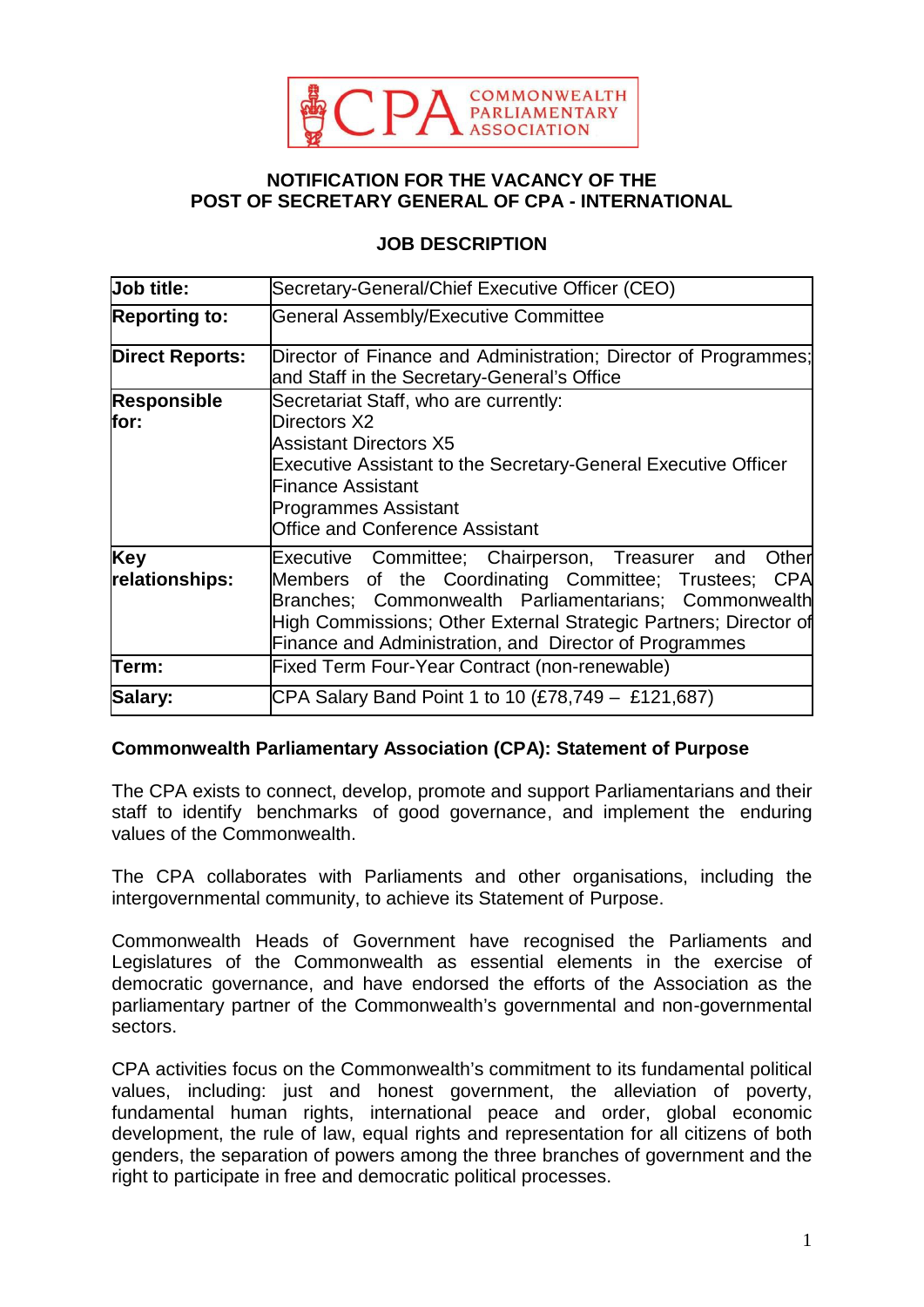The financial year of the Association is based on the calendar year. The Association has three funds (the CPA Main Fund, CPA Working Capital Fund and CPA Conference Assistance Fund). The Main Fund has an annual turnover of approximately £2.6m and the two Trust Funds have combined investments value of just over £5m.

## **Job Description**

#### **Purpose of role:**

The Secretary-General is accountable for the overall success of the Association by effectively driving, managing, representing and promoting all aspects of the CPA's aims and objectives.

The Secretary-General is appointed by the General Assembly of the Association on the nomination of the Executive Committee and is responsible to it through the Executive Committee.

The Secretary-General will lead and perform a wide range of duties including all of the following:

- To ensure that the membership of the CPA receive high quality policy, strategy and programmes to support members in promoting and embedding Parliamentary democracy across the Commonwealth and beyond.
- To keep the Associations services under continuous review and achieve balanced budgets and policy outcomes as set by the Executive Committee.
- To ensure that the Association maximises opportunities to achieve Parliamentary Democracy for new and existing Parliaments across the Commonwealth, in line with the Associations Constitution.
- To lead and manage the Associations staff and resources to achieve the highest possible performance to deliver the CPA's objectives for members, other service users and stakeholders.
- Adapt to a continually evolving political and Parliamentary environment; demonstrating both the autonomy and collaboration skills needed to advance the organisation's purpose and the leadership to inspire confidence of all internal and external stakeholders.
- Maintain close links with Member Branches and provide whatever advice or guidance, as may be appropriate, for the continued good management and effective functioning of those Branches.
- Serve as a Trustee of the Working Capital Fund, Conference Assistance Fund and of other Funds as may be established.
- Deliver, through appropriate plans and in accordance with agreed policies and protocols, the vision, mission and objectives of the Association.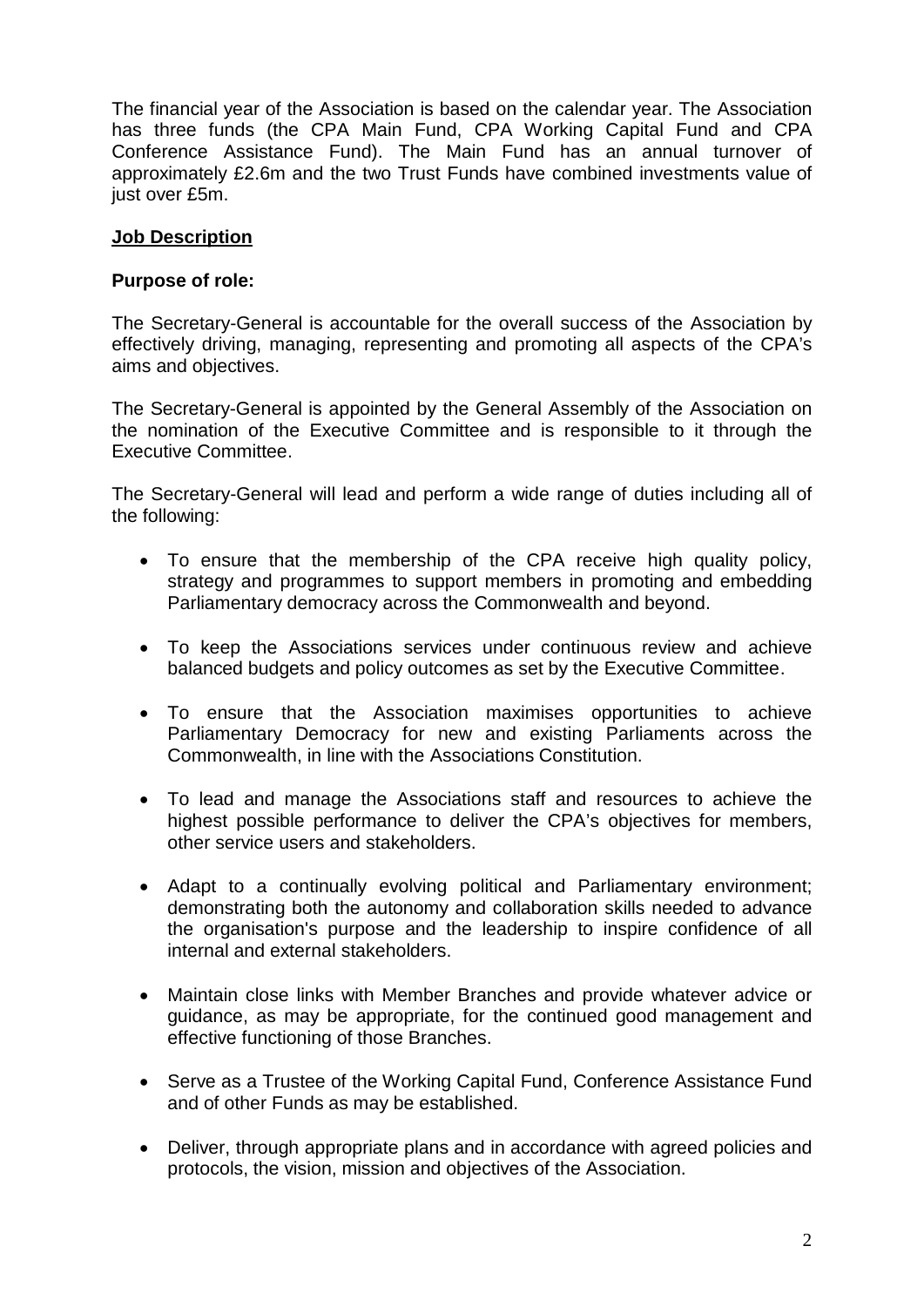- To represent the Association and promote the best interests of the CPA across all of its Activities.
- Accountable for all duties of the Secretary-General as described in Article 29(3) of the CPA Constitution.

#### **Key Tasks and Accountabilities:**

#### *Leading and Managing the Organisation*

Ensure the Membership of the CPA receive the highest quality of service and support.

Manage the interface between the policy making role of the Executive Committee to officers in order to ensure the delivery of policies, plans and strategies.

Ensure the translation of the overall objectives of the CPA, as set out in the Constitution, into effective plans to achieve the Associations statement of purpose.

Lead and co-ordinate the corporate management of the Associations resources, ensuring effective management structures and a corporate approach are in place.

Ensure the Association evaluates the effectiveness of all its services through service reviews, plans for continuous monitoring and implementation of efficiency saving programmes.

Take responsibility for the strategic direction and performance of the Association as a whole, setting challenging and ambitious targets, ensuring the effective implementation and maintenance of agreed policies, programmes and services.

Provide clear and visible leadership to create and foster a working environment for all Secretariat employees which promotes commitment and provides scope for personal development, to enable the Association to recruit, retain and motivate high quality and high performing staff at all levels.

Develop income generation strategies to maintain and enhance the level of funding from existing sources and develop new funding streams.

Have responsibility for day-to-day management of the Association, including preparation of performance reports, that income is maintained and expenditure is controlled and that potential risks are identified and managed.

Ensure the Association remains responsive to the needs of the membership and Executive Committee and can demonstrate the value of the services provided and the impact of the Associations work.

Ensure that effective systems operate throughout the CPA to manage performance, risk, health and safety, financial resources and business continuity.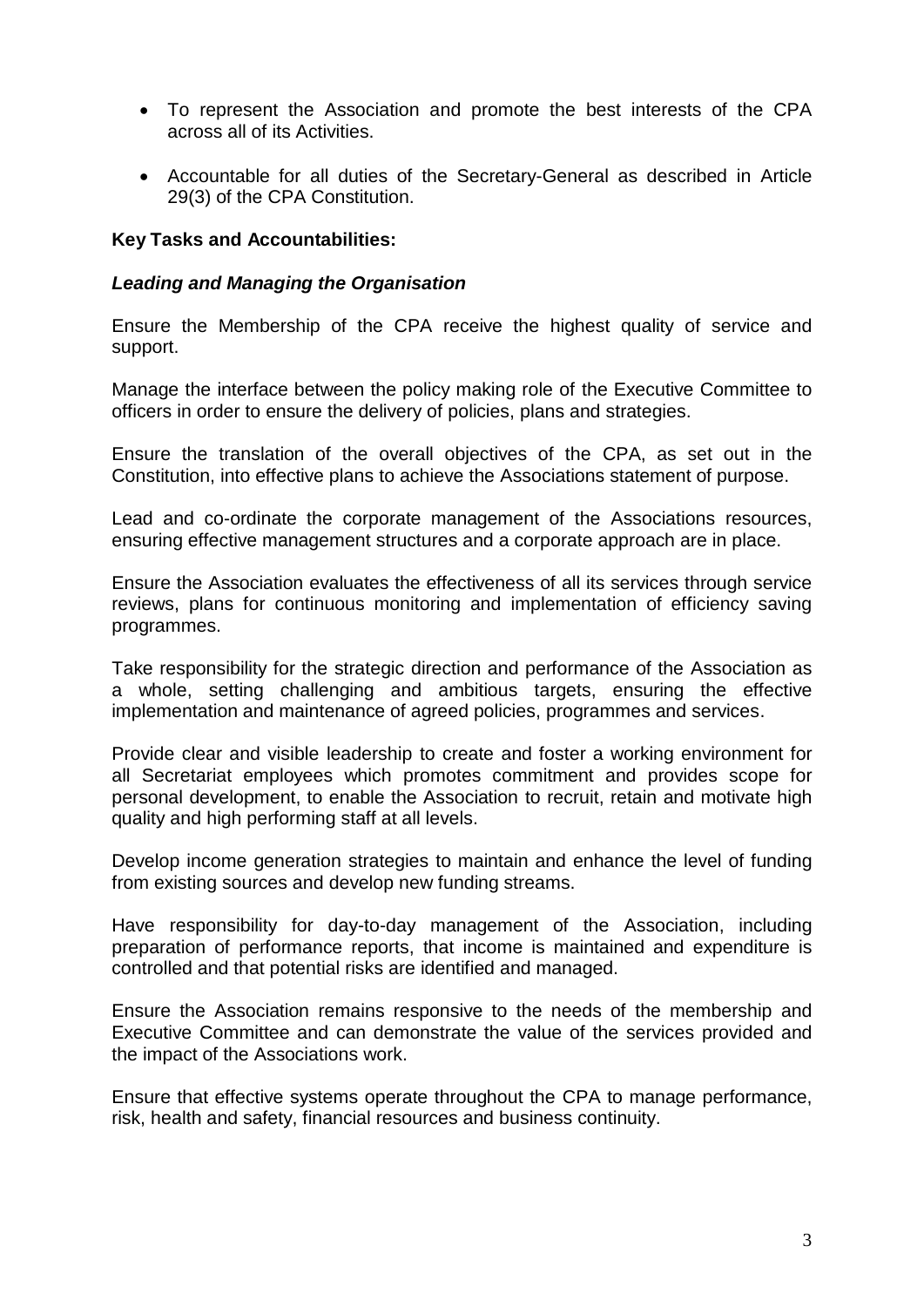#### *Engagement and Participation*

Ensure that the Association engages and connects well with all Branches, actively seeking and acting on feedback to develop improvements in service and programme related activity.

Represent, negotiate and act as an ambassador on behalf of the CPA with partners at all levels of Commonwealth Parliamentary governmental and non-governmental organisations, in order to support shared objectives and achieve collaborative working in matters of common interest and concern.

Undertake a range of civic duties, actively promoting the interests, aims and objectives of the Association at Branch, Regional, Commonwealth and international levels.

Encourage, engage and maintain greater participation by Commonwealth Parliamentarians in CPA activities and programmes.

Develop and build relationships with partners, supporters, funders and potential funders to maximise opportunities for income generation.

Maintain effective networks with all principal supporters and stakeholders, seeking opportunities to expand and promote the role of the Association.

Ensure the Association and its Officers are presented in an appropriate and professional manner to its stakeholders at all times.

Represent the Association in public forums such as speaking at conferences; attending sector policy forums; producing written material for the Associations own publications/promotional material as well as any appropriate external channels such as trade press etc.

Lead on Branches' networks, policy and advocacy activities, including maintaining and developing relationships with relevant Parliamentarians, regions and other significant decision-makers.

Ensure the provision of venues and that the overall planning, preparation and servicing of the Annual Conference, meetings of the Executive Committee, Seminars and other meetings for the Association are at the highest possible standard.

Enhance the Association's impact and profile across the Commonwealth.

#### *Governance*

Work with the Executive Committee to ensure that a long-term strategy is in place, which can guide the organisation in achieving objectives and meet the needs of the membership.

Work with the Executive Committee to ensure that it formulates and regularly reviews the Association's vision, mission and strategic objectives.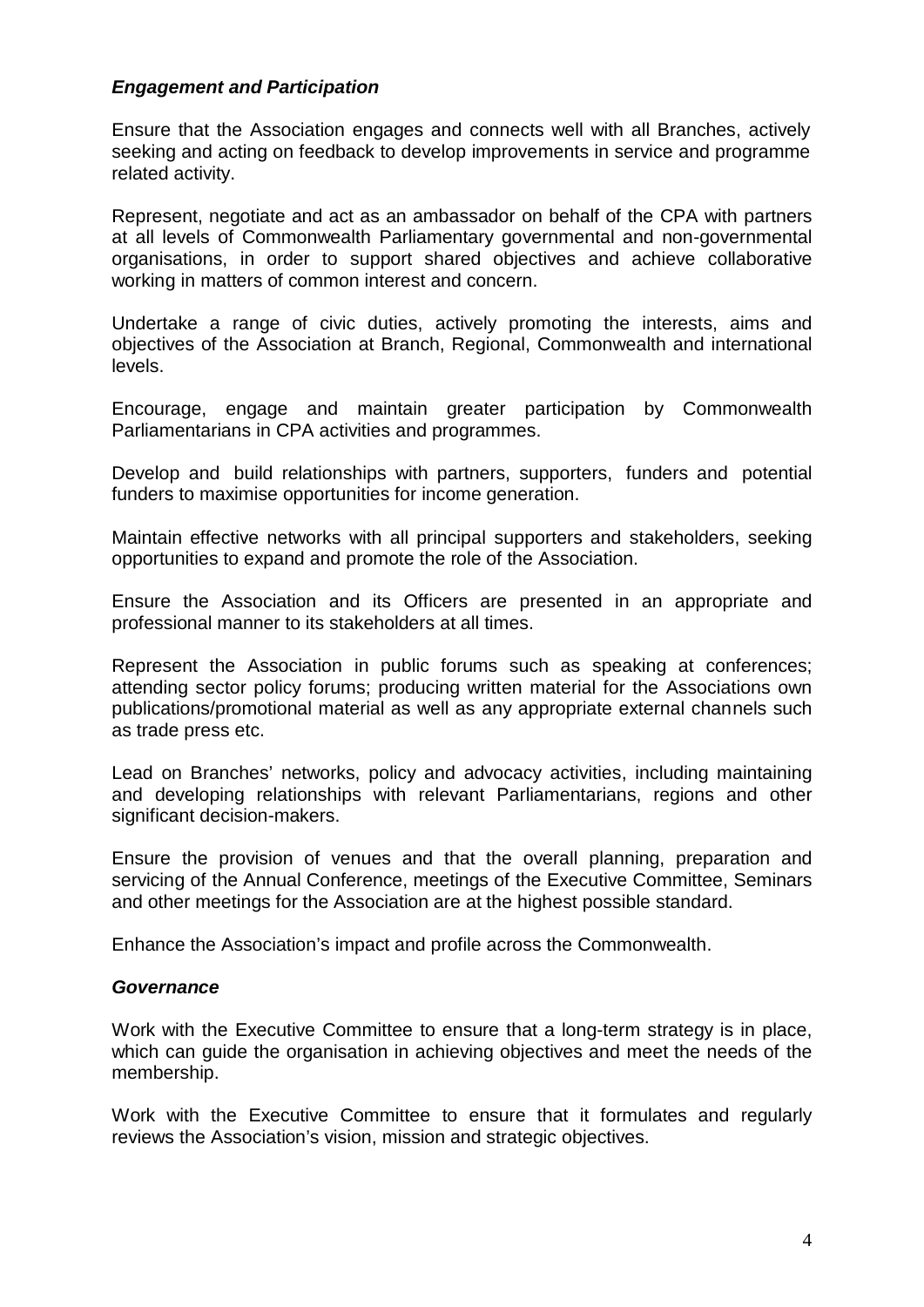Ensure that the Executive Committee has at its disposal sufficient resources, guidance and professional advice on matters concerning compliance with its governing instrument, the law, the CPA Constitution to ensure that the Association is well administered and meets all its governance responsibilities.

Serve as a Trustee of the Working Capital Fund, Conference Assistance Fund and of other Funds as may be established.

Ensure the Association has the appropriate policies, procedures, systems and processes in place and that they are being implemented

Ensure appropriate presentation and reporting on the progress of the Association and on all matters relevant to the discharge of the Executive Committee's responsibilities.

Develop policy proposals for Executive Committee's discussion and decision.

Provide, in a timely and appropriate manner, information that will assist the Executive Committee in carrying out its responsibilities.

Support the Coordinating Committee in ensuring the continued engagement/involvement of all members of the Executive Committee.

As appropriate, monitor and advise on the composition of the Executive Committee, its sub-committees and the process of self-assessment and development.

Ensure an annual calendar of meetings of the Executive Committee and its principal sub- committees is in place.

Ensure the CPA's commitment to equality and diversity is delivered through its policies and actions.

This role profile is not exhaustive and is subject to review in conjunction with the post holder and according to future changes/developments in the Association.

#### **Person Specification** E = Essential D= Desirable

Experience Assessed

| Understanding and Commitment to the values of the<br>Commonwealth.                                                | Application/Interview |
|-------------------------------------------------------------------------------------------------------------------|-----------------------|
| Evidence of building a high-performing team and leading<br>the activities of staff to achieve policy outcomes.    | Application/Interview |
| Evidence of policy and strategy formulation and<br>implementation for a large diverse organisation.               | Application/Interview |
| A high level of political awareness and demonstrable skills<br>of working in a politically sensitive environment. | Application/Interview |
| Working with people from different geographical regions,<br>backgrounds and cultures.                             | Application/Interview |
| Working in membership based organisations that focus<br>upon advancing principles of good governance.             | Application/Interview |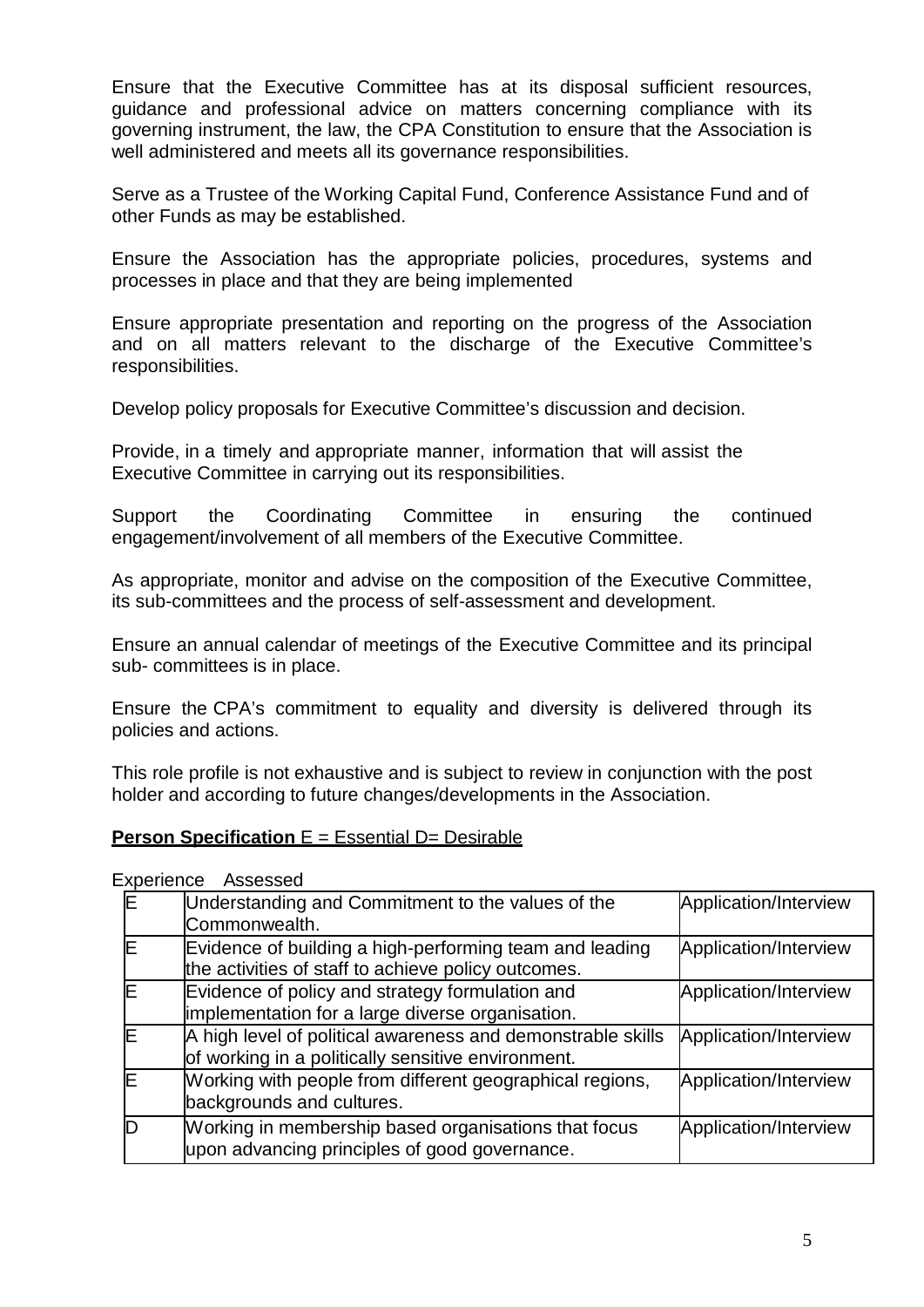| ID | Evidence of pro-actively seeking out examples of best<br>practice, raise and maintain the quality of service provision.                                                 | Application/Interview |
|----|-------------------------------------------------------------------------------------------------------------------------------------------------------------------------|-----------------------|
| ID | Significant and demonstrable prominence in Parliamentary Application/Interview<br>or Governmental position or a Parliamentary<br>Governance/Administration environment. |                       |

# **Skills and abilities**

| ΙE | Ability to think strategically, understand and communicate<br>strategic intent to Executive Committee, Trustees and staff<br>at a range of different levels and backgrounds.                  | Application/Interview |
|----|-----------------------------------------------------------------------------------------------------------------------------------------------------------------------------------------------|-----------------------|
| E  | Excellent management and analytical skills, including the<br>capacity to communicate complex information clearly.                                                                             | Application/Interview |
| E  | Ability to maintain strong working relationships with<br>government and non-government stakeholders.                                                                                          | Application/Interview |
| E  | Ability to comply with, and demonstrate, inclusive working<br>practices.                                                                                                                      | Application/Interview |
| E  | Ability to manage multiple and competing<br>priorities/demands and keep going in difficult and<br>challenging circumstances.                                                                  | Application/Interview |
| E  | Ability to lead a diverse staff base particularly whilst<br>responding to change and maintain their morale.                                                                                   | Application/Interview |
| E  | Able to work positively to develop and maintain open<br>working relationships with the Executive Committee.                                                                                   | Application/Interview |
| E  | Willingness and ability to travel for up to 6 weeks a year<br>(separate trips). During periods spent abroad, the post-<br>holder may be expected to work unsocial hours from time to<br>ltime | Application/Interview |
| D  | Ability to monitor and evaluate organisational practice and<br>techniques.                                                                                                                    | Application/Interview |
| D  | Excellent working knowledge of Microsoft Excel, Word<br>and PowerPoint.                                                                                                                       | Application/Interview |
| D  | Ability to represent the Association in external fora.                                                                                                                                        | Application/Interview |

# **Education and Qualifications**

| ΙE | PhD or MBA or first degree level education in any                                                                                            | Application/Interview |
|----|----------------------------------------------------------------------------------------------------------------------------------------------|-----------------------|
|    | discipline; or first degree level education with significant<br>experience as Parliamentarian, including Parliamentary<br>Administration.    |                       |
|    | Knowledge or ability to become familiar with relevant<br>legislation on UK Employment, Practice and Occupational<br><b>Health and Safety</b> | Application           |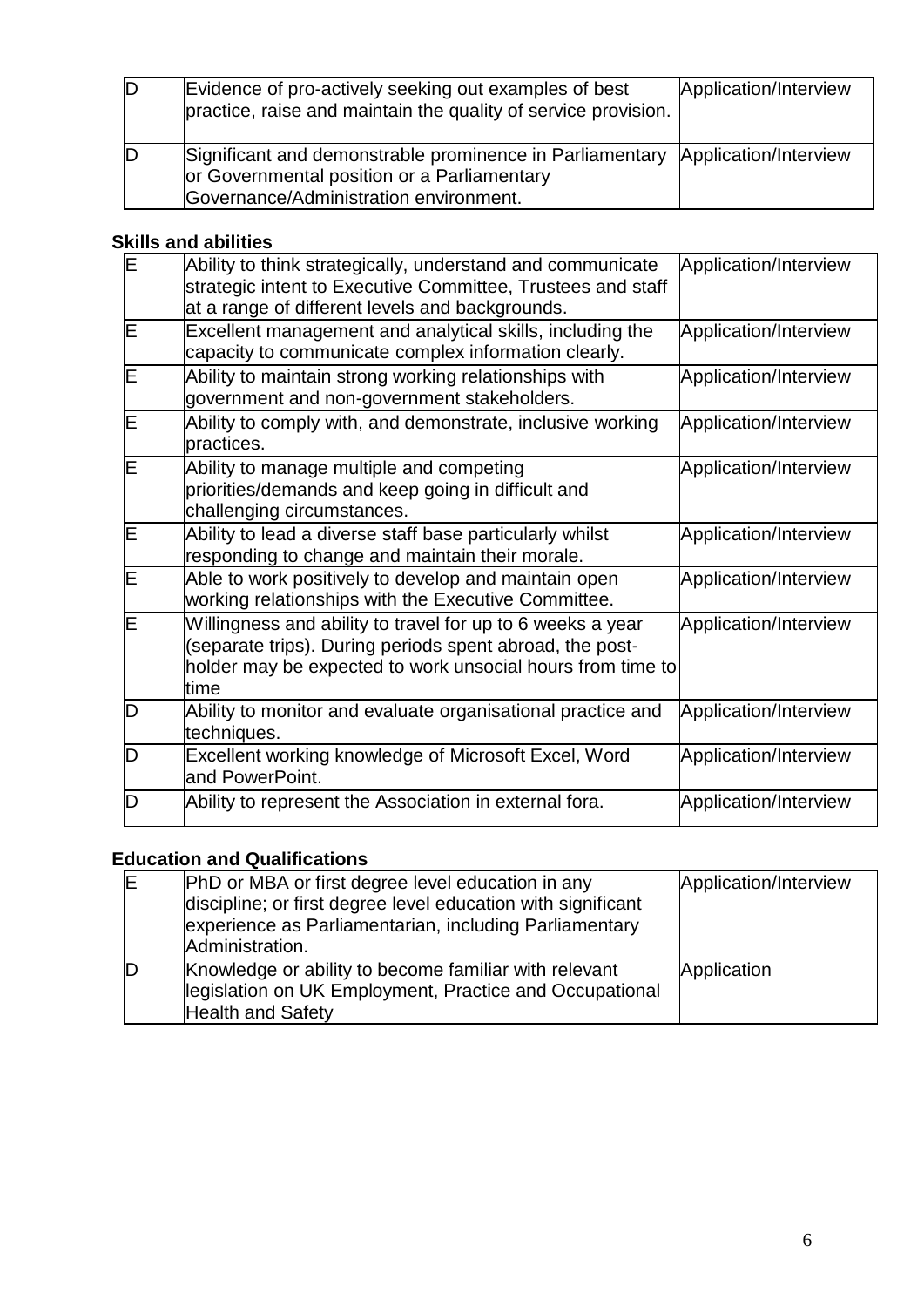# **Behavioural Competencies**

The Secretary-General, and all other Secretariat staff, are required to demonstrate and evidence competency, appropriate to their role, in the following**:**

**1. Self-Motivation:** A level of timeliness and accuracy in their role, with personal energy, enthusiasm and willingness for professional development.

**2. Organise:** The ability to review own workload, set priorities, develop a work schedule, monitor progress towards set goals and develop solutions to any and all anticipated difficulties.

**3. Drive for results:** The level of responsibility and accountability demonstrated by the individual in meeting or exceeding objectives, seeking better ways of doing things, looking to improve on status quo and willingness to deal with difficult situations that affect output.

**4. Decision making:** Assessing situations and determining the importance, urgency, risks and the timeliness actions. There is a balance of consultation with action. Will communicate, follow through and be accountable for outcomes. Will always have the interests of the Association at the core of their decision making.

**5. Teamwork:** An ability and willingness to work co-operatively with others. Will recognise the value of sharing ideas, knowledge and information with others and take personal responsibility for doing so. Works for a win-win outcome when resolving differences.

**6. Behave ethically:** An understanding of ethical behaviour and business practices. Ensuring own behaviour is consistent with the standards set out in the Staff Handbook and aligned with the principles of the CPA constitution.

**7. Influencing:** Ability in selecting the appropriate approach for any situation in order to influence and motivate others to achieve results.

## **8. Building and managing relationships:**

- a) Work effectively with people from all backgrounds, with dignity and respect;
- b) Establish and develop productive, positive working relationships with others, both internally and externally;
- c) Be sensitive to cultural differences and respond appropriately;
- d) Show respect and understanding of diverse points of view and demonstrate understanding in daily work; and
- e) Examine own biases and behaviours to avoid stereotypical responses.

**9. Lead:** Show good listening skills, presenting own view in a constructive manner, whilst acknowledging different perspectives, feelings and concerns. Demonstrating decisive, inclusive and motivational skills in the leadership of others.